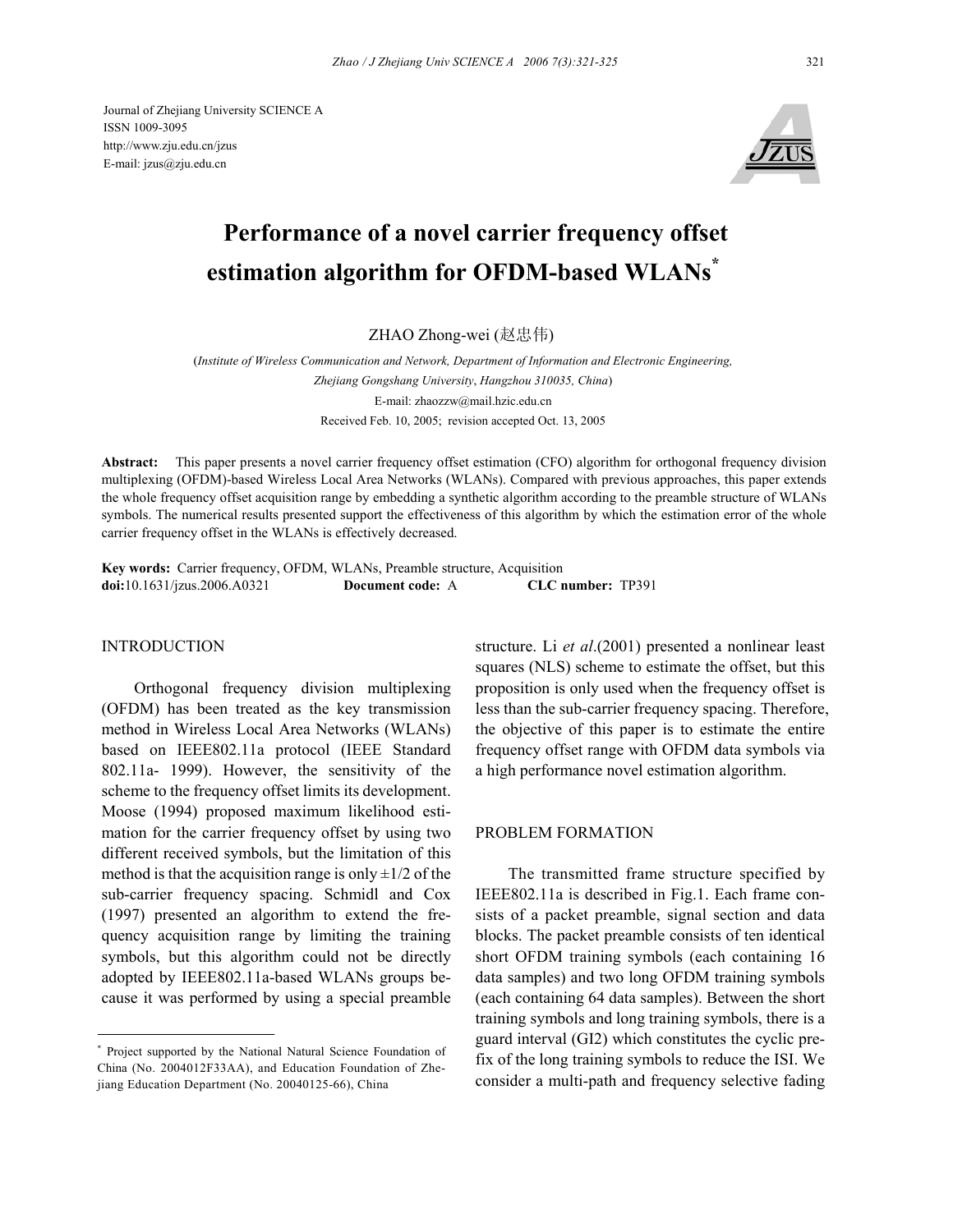

**Fig.1 OFDM preamble structure** 

channel and let  $M_S$  ( $M_L$ ) denotes the number of short (long) training symbols and  $N<sub>S</sub>$  ( $N<sub>L</sub>$ ) denotes the samples of short (long) symbols (subscripts 'S' and 'L' represent short symbols and long symbols). According to IEEE802.11 standardization (IEEE Standard 802.11a-1999),  $M_S=10$ ,  $M_I=2$ ,  $N_S=16$ ,  $N_I=64$ . Since the short and long training series in the preamble are only used for the signal detection, timing synchronization and frequency offset estimation, we only focus on the relationship between frequency offset and the data symbols mapped onto sub-carriers. We let *x*(*m*,*n*) denote the *n*th sample of the *m*th noise-free OFDM symbols prior to taking *N-*point IFFT, and let *s*(*m*,*n*) denote the *n*th sample of the *m*th noise-free OFDM symbols after taking *N-*point IFFT:

$$
s(m,n) = \sum_{k=-N/2}^{N/2-1} x(m,k) e^{j2\pi k(n-N_g)/N},
$$
  
m=1,2; k=1,2,...,N; n=1,2,...,N<sub>sym</sub>, (1)

where  $N_{sym}$  is the number of samples for every data block of symbols and *N*sym*=N+N*g=80. *N*g denotes the number of samples of the guard interval (GI). Meantime, let  $h_i$  and  $\tau_i$  denote respectively the component of the channel impulse response and the component of the time delay, and also let  $r(m,n)$  denote the *n*th sample of the *m*th received OFDM symbols at the receiver, then  $r(m,n)$  is given by

$$
r(m,n)=e^{j2\pi n\Delta f T}\Bigg[\sum_{i}h_i(nT)s(m,nT-\tau_i)+w(nT)\Bigg],
$$
  
\n
$$
n=1,2,\ldots,N_{\text{sym}},
$$
 (2)

where *T* is the sample period and  $w(nT)$  is the sample value of the zero mean additive white Gaussian noise (AWGN). Note that data block after taking the IFFT is only mapped onto an individual sub-carrier rather than sub-carrier pairs, the sample frequency 1/*T* is equal to sub-carrier frequency spacing  $1/T_u$ . The received *n*th sample of the *m*th OFDM symbol after removing the cyclic prefix and demodulated by FFT

is given by

$$
Z(m,k) = \sum_{n=N_g+1}^{N_{sym}} r(m,n) e^{-j2\pi(n-N_g)k/N}
$$
  
=  $(e^{j\pi\Phi_k} e^{j2\pi(N_{\text{L,sym}}+N_g)\Phi_k/N}) \operatorname{sinc}(\pi\Phi_k) X_{\text{L,}k} H_{\text{L,}k}$   
+  $\sum_{k',k'\neq k} (e^{j\pi\Phi_k k'} e^{j2\pi(N_{\text{L,sym}}+N_g)\Phi_k/N}) \operatorname{sinc}(\pi\Phi_{k,k'}) X_{\text{L,}k} H_{\text{L,}k'} + N_{\text{L,}k'}$   
(k=1,2,...,N;  $n=N_g+1, N_g+2, ..., N_{sym}$ ), (3)

where  $\Phi$  denotes the phase offset from frequency offset ∆*f* and *Hk* is the channel frequency response and  $sinc(x)=sin x/x$  is the sample function. In Eq.(3), the first section is an available value with frequency offset, the second section is inter-carrier interference (ICI), the third is AWGN. According to (Narayanan, 2001), the maximal sub-carrier frequency offset may be given by

$$
(\Delta f T_{\rm u}) < \frac{\sqrt{3}}{\pi} \sqrt{\left(1 - \frac{1}{\Delta \gamma_{\rm max}}\right) \frac{1}{\gamma}}\,,\tag{4}
$$

where  $\gamma$  is the Signal Noise Rate (SNR) and  $\Delta\gamma_{\text{max}}$  is the maximal and allowable SNR loss because of the ICI. Apparently,  $\Delta\gamma_{\text{max}}$  is up to 1 dB and maximal frequency offset  $(\Delta f)_{\text{max}}$  must be less than 1% when the SNR is 30 dB. This algorithm has two disadvantages: One is that the precision of the frequency offset estimation will be greatly influenced when considering other factors like timing offset and phase shift; The other is that the range of the acquisition process is limited because of not considering the different offset variable. Li *et al*.(2001) presented a nonlinear least squares (NLS) scheme to estimate the offset, but this algorithm can be utilized only if the frequency offset is less than the sub-carrier frequency spacing.

Our problem of interest herein is to estimate the entire frequency offset ∆*f* that not only includes the integral times of sub-carrier spacing, but contains the fraction part less than the sub-carrier frequency spacing.

## ALGORITHM

According to the requirement of the frequency offset estimation specified by IEEE802.11 stan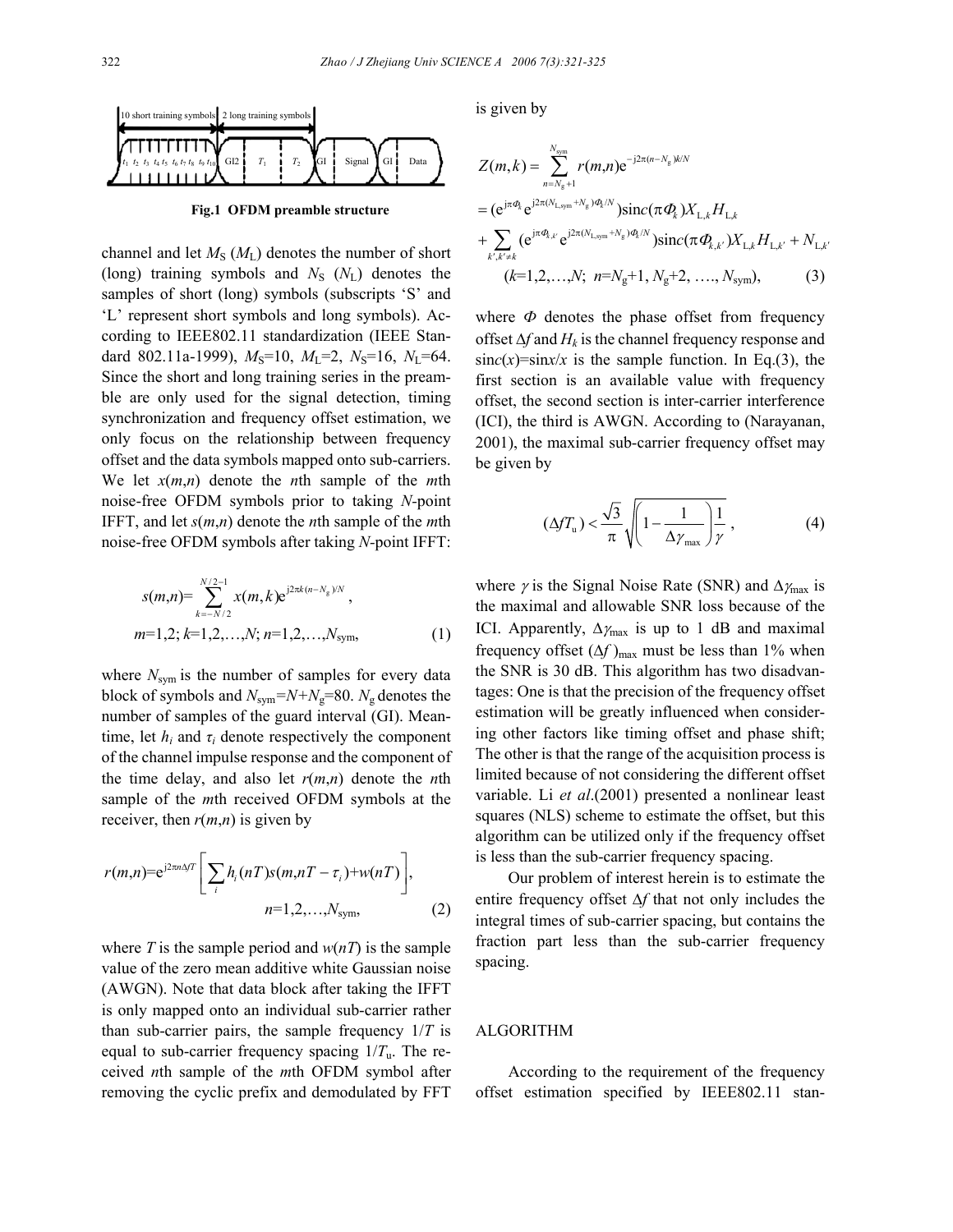dardization, the entire procedure of estimation is divided into two processes: an acquisition process and a tracking process. We will only consider the acquisition algorithm training symbols. If the offset can be precisely obtained in the acquisition process, the residual value can be easily fixed in the tracking process. The major steps are shown in Fig.2. Fig.2 shows that the input signal  $X(m,n)$  is transmitted in the channel whose time domain is  $h(t)$ , and received signal is  $r(m,n)$ . At the same time, we let the transmitter, channel, two-tap loop filter form the forward feedback circuit if we suppose the delay time unit is  $N_{\text{L}}$ (Zhao and Li, 2004a; 2004b; Kim *et al*., 2003). Apparently, the forward feedback circuit is responsible for achieving the integral and fractional offset in the time and frequency domain. In this scheme, we let  $\Delta f_1$ denote the integral offset and ∆*f*<sub>F</sub> denote the fractional offset, then the offset *∆f* in Eq.(4) is transformed into

$$
\Delta f = \Delta f_I + \Delta f_F = (n_I + \Delta f'_F) T_u^{-1},\tag{5}
$$

$$
\Delta f' = (\Delta f \times n_I) / T_u^{-1} + \Delta f'_{F},\tag{6}
$$

where  $n_{\rm I}$ ,  $\Delta f'$ ,  $\Delta f'$ <sub>F</sub> respectively denote the normalized value of  $Δf<sub>I</sub>, Δf, Δf<sub>F</sub>$  relative to sub-carriers frequency spacing  $1/T_u$ . Apparently, the task of the acquisition process is to construct the orthogonality between the different sub-carriers and rapidly estimate the integral normalized value  $n_1$  as well as  $\Delta f'$ <sub>F</sub> fractional. Considering the efficiency in Fig.2, we divide the estimation into two procedures: The first objective is to estimate the integral normalized value  $n<sub>I</sub>$  in the frequency domain by using the characteristic of the frequency shift after the FFT and the received long training symbols in the preamble structure; The second step is to obtain the fractional part  $\Delta f'_{\rm F}$  in the time



**Fig.2 Diagram of the synthetic carrier frequency offset estimation algorithm** 

domain by utilizing the received long and short symbols in the preamble structure. Let  $r_L(m,n)$  ( $m=1$ ,  $2, \ldots, M_L$ ;  $n=1, 2, \ldots, N_L$ ) denote the *n*th samples of the *m*th noise-free long OFDM symbols after removing the cyclic prefix but prior to taking the FFT, any one of two received long OFDM symbols is given by

$$
r_L(m,n) = \exp(j2\pi\Delta f')x_L(m,n), \; m=1,2, n=1,2,...,N_L.
$$
 (7)

Assuming the decimal part of the offset has been compensated for, Eq.(7) can be substituted by

$$
r_L(m,n) = \exp(j2\pi\Delta n_1)x_L(m,n), \; m=1,2, \; n=1,2,\ldots,N_L(8)
$$

After taking the FFT of Eq.(8) and considering the characteristic of the circular shift in the frequency domain, Eq.(8) is transformed into

$$
Z_{L}(m,n)=(X_{L}(m,n-n_{1}))N_{L}+N_{L}(m,n),m=1,2; n=1,2,...,N_{L},
$$
\n(9)

where  $Z_L(m,n)$  is a representation of  $r_L(m,n)$  after taking the FFT and  $X_L(m,n)$  denotes  $x_L(m,n)$  before taking the IFFT at the transmitter. We have obviously constructed a local long training symbol with offset coefficient *i* to correlate with any one long received symbol. By gradually changing the relative factor *i*, the normalized integral offset  $n_1$  can be approximately estimated by

$$
\hat{n}_1 = \max_i \left| \sum_{n=1}^{N_L} Z_L(m, n) X_L^*(m, n + i) \right|,
$$
  
\n
$$
i = -N_L/2, ..., -1, 0, 1, 2, ..., N_L/2.
$$
 (10)

On the other hand, let  $r_S(m,n)$  ( $m=1,...,M_S$ ;  $n=1,...,N_S$ ) denote the *n*th samples of the *m*th noise-free short OFDM symbols after removing cyclic prefix but prior to taking the FFT. At the receiver, apart from a multiplicative complex exponential accounting carrier frequency offset, these ten short symbols are identical to each other (the first short symbol is always treated as a cyclic prefix for another nine short symbols). The complex exponential weighting for the short symbols is given by

$$
r_S(m,n) = \exp(j2\pi\Delta f' m N_S) r_S(l,n),
$$
  
\n
$$
m = 2,3,...,M_S; n = 1,2,...,N_S.
$$
 (11)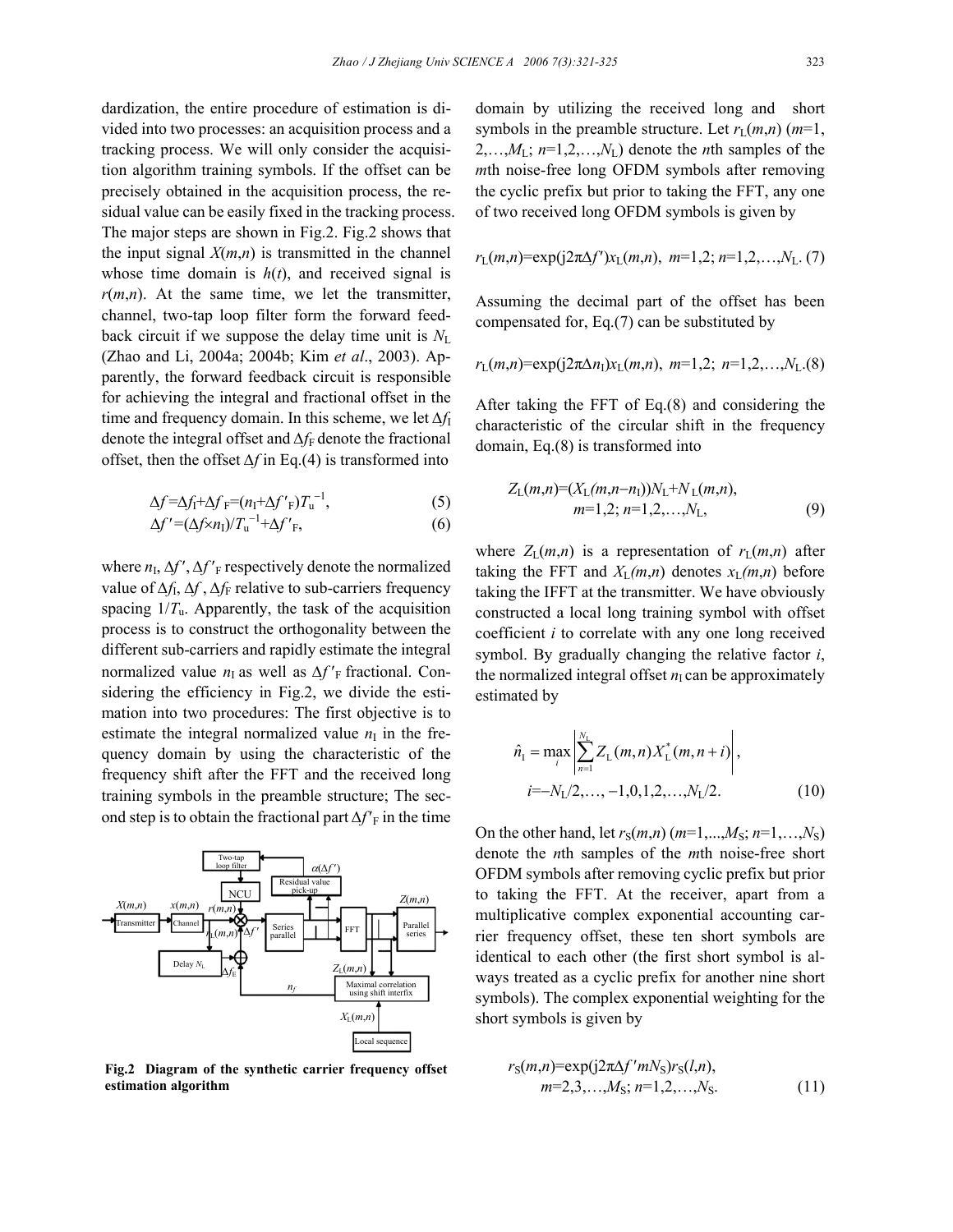The phase offset for two long symbols is given by

$$
r_{\rm L}(m,n) = \exp(j2\pi\Delta f' m N_{\rm L}) r_{\rm L}(l,n),
$$
  
\n
$$
m = M_{\rm L} = 2; \; n = 1, 2, \ldots, N_{\rm L}.
$$
 (12)

According to the MLE (Moose, 1994; Lawrey and Kikkert, 2001; Lawrey, 1999), the normalized fractional offset is estimated by

$$
\hat{\Delta}f'_{\mathrm{F}} = \frac{1}{2\pi(M_{\mathrm{S}}-1)} \sum_{m=2}^{M_{\mathrm{S}}} \arg \left( \sum_{n=1}^{N_{\mathrm{S}}} r_{\mathrm{S}}(m,n) r_{\mathrm{S}}^{*}(m-1,n) \right) + \frac{1}{2\pi} \sum_{m=1}^{M_{\mathrm{L}}} \arg \left( \sum_{n=1}^{N_{\mathrm{L}}} r_{\mathrm{L}}(m,n) r_{\mathrm{L}}^{*}(m-1,n) \right).
$$
\n(13)

## SIMULATION

We evaluated the algorithm performance of a multi-path and frequency-selective fading channel assuming that the packet timing is available, and that the Doppler shift is scheduled as 0.03. Meantime, we also suppose that the amplitude envelop of the channel impulse response *hi* (*i*=1,2,3) follows a Rayleighdistribution and that the phase is uniformly distributed over mean-distribution in  $[0,2\pi]$ . We obtain the mean-squared errors (MSEs) of the carrier frequency offset estimates corresponding to the Cramer-Rao bounds (CRBs) as a function of SNR. Fig.3 shows the MSEs and CRBs of the CFO estimates versus SNR when ∆*f*=3.5.



**Fig.3 Comparison of MSEs with CRBs as a function of SNR for the OFDM CFO estimates with a multi-path frequency-selective fading channel when** *∆f* **=3.5**

We also compared the estimate error as a function of SNR for different frequency offset. Fig.4 shows the relationship between the quadratic mean error (QME) and SNR when the offset is set differently.



**Fig.4 Comparison of the estimate error as a function SNR for different normalized frequency offset** 

Fig.5 shows the comparison of the CFO variance as a function SNR for different normalized frequency offset.



**Fig.5 Comparison of the CFO variance as a function SNR for different normalized frequency offset** 

Figs.4 and 5 show that the variance and QME decrease with increasing SNR and different normalized frequency offset. When offset was 1.5 or more, the convergence rate of the QME and variance was not very affected as the SNR gradually decreased. Fig.6 shows the comparison of QME resulting from long and short symbols in the preamble structure between this algorithm and the approach presented by Li *et al*.(2001) when SNR was 13 dB.

In Fig.6, it is apparent that the bound of the acquisition process is greatly extended. Fig.7 shows the frequency offset tracking simulation in the tracking